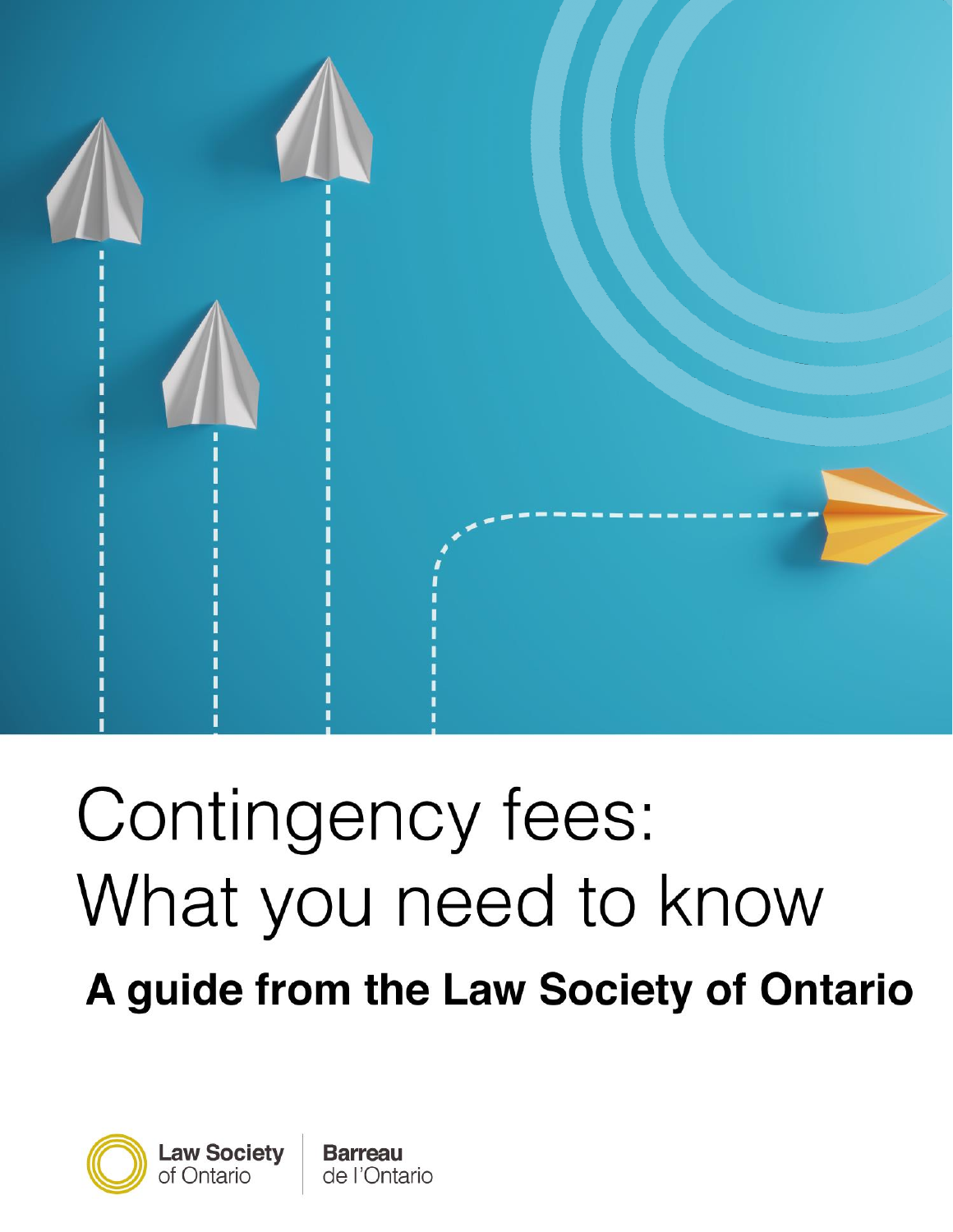

# What is a contingency fee?

When you have a legal matter, you may need to hire a lawyer or a paralegal. If you think you could receive money for your matter, you may be able to pay for their services on a contingency basis. That means you only pay legal fees if you receive money because you win your case or get a negotiated settlement. If you lose your case, you do not pay legal fees, although you may have to pay for other legal expenses.

Your lawyer or paralegal will usually charge a percentage of the money that you get as a contingency fee, plus HST.

#### Other ways of paying legal fees

Contingency fees are just one way of paying for the services of a lawyer or paralegal. Other options could include paying an hourly rate or paying a flat rate (one fixed amount) for the legal services.

### How this guide can help you

Read this guide carefully **before** you enter into any agreement about contingency fees. The contingency fee agreement is a document that is legally required. It is a signed contract and you are bound by its terms.

This guide will help you to:

- understand your rights
- ask important questions
- understand the different types of contingency fee agreements
- compare what different lawyers and paralegals are offering
- decide if contingency fees are right for you.

Lawyers and paralegals are required to give you this guide when you first meet with them to discuss contingency fees.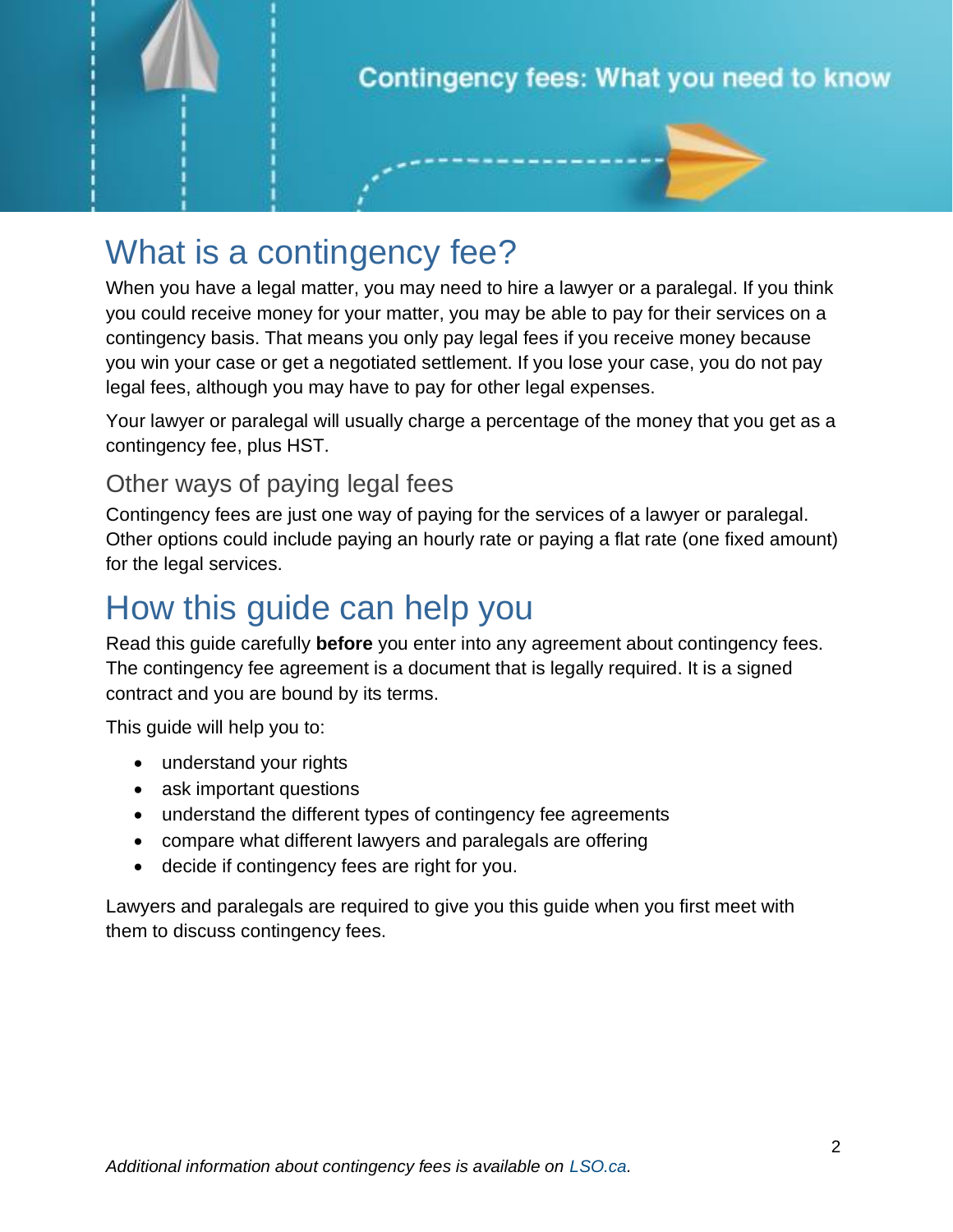

# Can lawyers and paralegals offer contingency fee agreements for any type of legal matter?

No.They cannot offer contingency fee agreements for family law or criminal matters. They can for other matters where their client might receive money. This money might take the form of a negotiated settlement or an award ordered by a court or by a tribunal (such as the Workplace Safety and Insurance Board).

Lawyers can represent clients on any matter that can be paid for with a contingency fee. Paralegals can offer a contingency fee only for small claims court and matters taken to an administrative tribunal.

### What are the advantages and disadvantages of contingency fees?

There are two advantages to having a contingency fee agreement. First, you don't pay fees for legal services up front. Second, if you lose your case, you will not have to pay legal fees to your own lawyer or paralegal.

There are also possible disadvantages. If you settle or win your case early in the process, the percentage of the award your lawyer or paralegal charges you for legal fees may be higher than if you had been paying hourly or fixed fees.

Another thing to think about is what would happen if you or your legal professional decide to end the contingency fee agreement before the case concludes. This could happen, for example, if you decide to hire a different lawyer or paralegal. It is likely that you would have to pay them fees for work they have already done, at an hourly rate, plus any other legal expenses. This condition is written into the contingency fee agreement.

Keep in mind that there are other legal expenses besides fees for lawyers or paralegals. Your contingency fee agreement may not cover these.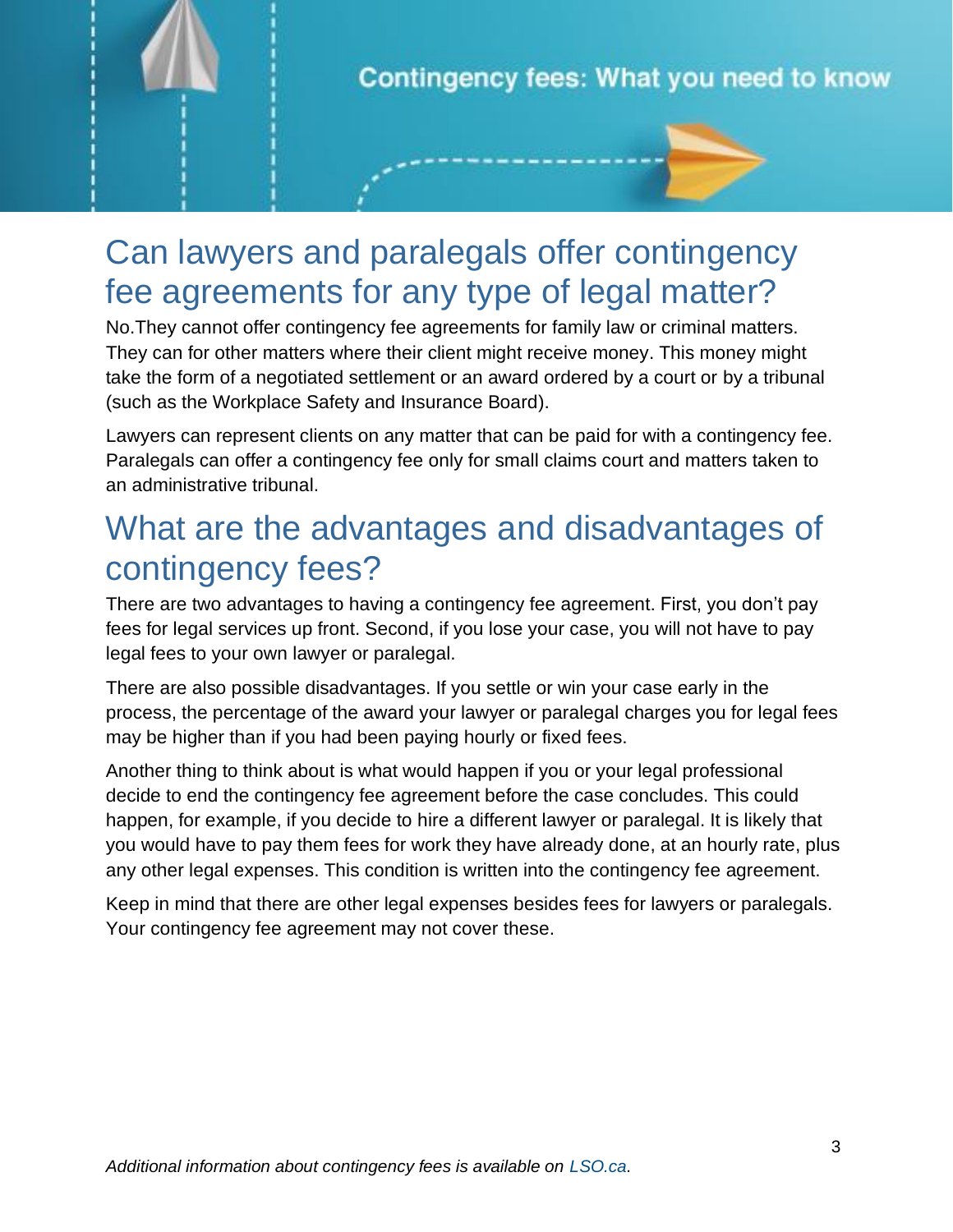

# What are the other legal expenses besides fees?

The fees you pay to a lawyer or paralegal usually only cover the cost of the time they spend working on your case. There are two other important types of legal expenses: disbursements and costs.

#### **Disbursements**

These are expenses that your lawyer or paralegal pays on your behalf to third parties for items and services needed to support your case. Generally, disbursements do not include the ordinary costs of providing legal services. For example, overtime or fees for law clerks or administrative assistants cannot be charged to you as disbursements. However, disbursements can include expenses approved by a court or tribunal, or authorized by a regulation known as "Tariff A," even if these expenses relate to the costs of providing legal services.

Examples of disbursements that can be validly charged to you include:

- court filing fees
- hiring court reporters
- costs of transcripts
- paying for expert witnesses, such as medical experts
- cost of copies of documents prepared for the use of the judge (allowed by Tariff A).

You will likely have to pay for disbursements even if you lose your case.

#### When do I pay for disbursements?

It is most common for the lawyer or paralegal to pay for disbursements and then recover the money from you when your case concludes. In some cases, however, you may have to pay for disbursements as you go. Your agreement should state clearly when and how you agree to pay for disbursements.

Disbursements can be substantial sums of money. Your lawyer or paralegal has a duty to tell you if there are major expenses in your case and the impact they will have on the settlement or award you may receive.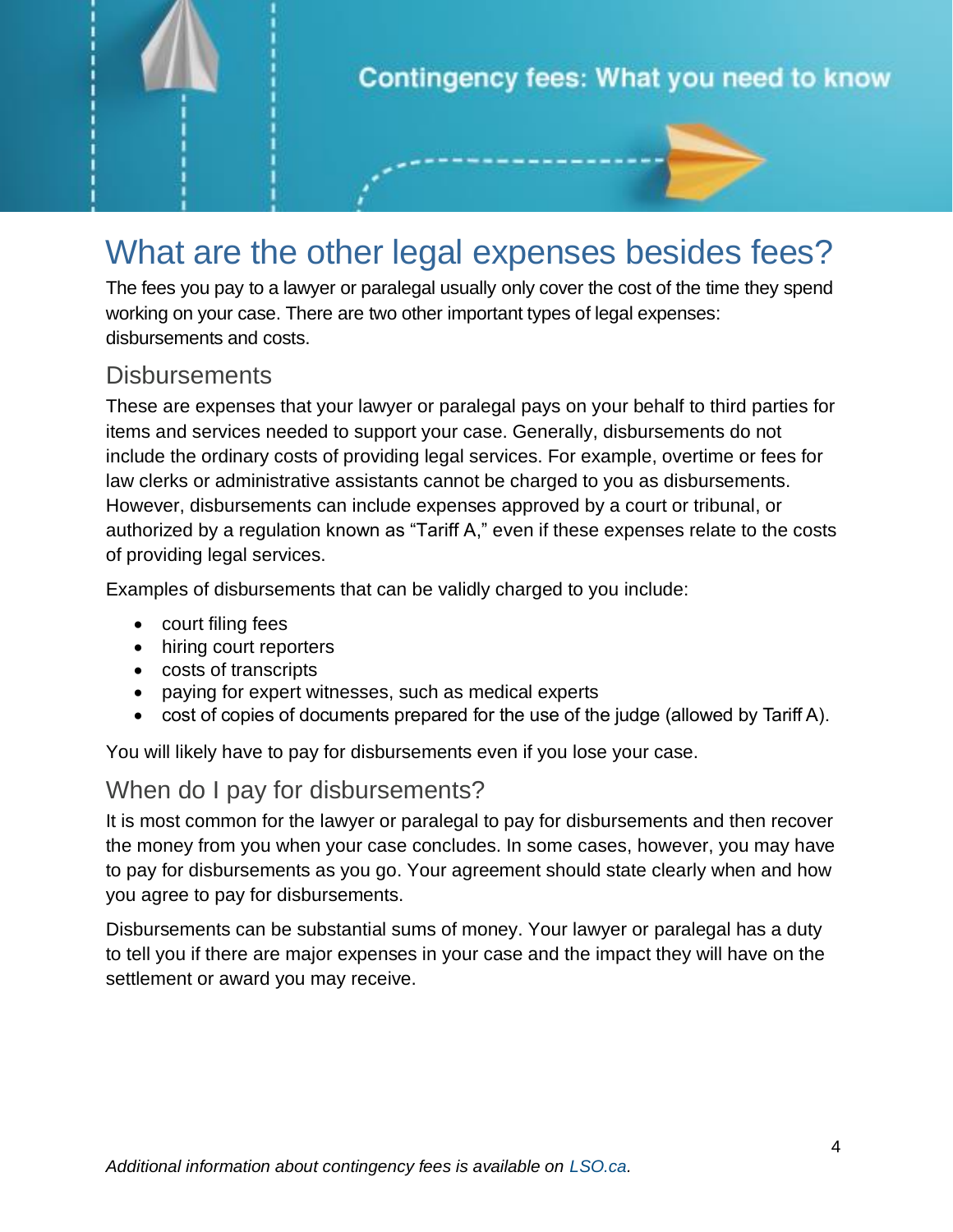

#### Costs

In legal proceedings, "costs" are the money that a court or tribunal may order the person who loses the case to pay to the person who wins the case (or a stage in the case). Costs can also be included as part of a settlement. In most cases, these awarded costs pay only a part of a person's legal expenses.

**If you lose your case,** you may have to pay costs to the successful party. Having a contingency agreement does **not** protect you from having to pay costs. You should talk with your lawyer or paralegal about the risks involved in your case.

**If you win or settle your case,** you may receive costs. You can use this money to help pay for your legal expenses. Your lawyer or paralegal should try to get as much money for you in costs as they can.

### How would a deductible affect my award or settlement?

If you were injured in a motor vehicle accident, you may be entitled to sue for your pain and suffering (also known as 'general damages'). If the general damages in the award or settlement are under a certain amount, a 'deductible' may apply – reducing how much of the award or settlement is paid by the other side's insurance company. This deductible is ´statutory,´ meaning that it is set by insurance legislation. Before signing an agreement, ask your lawyer if these insurance rules could apply to you to reduce how much you are able to recover.

# How do legal professionals set contingency fees?

The lawyer or paralegal usually sets a percentage of the award or settlement as the contingency fee. The percentage also applies to any amount you receive for costs, but it does not apply to any amount you receive specifically to help you pay for disbursements.

The percentage can be higher or lower based on several factors.

For example, you may have a straightforward case that they think you are likely to settle early in the proceeding. In this case, the percentage may be lower.

On the other hand, if your case is complex, and your lawyer or paralegal are taking on a lot of risk because you might lose, they may set the percentage of the contingency fee higher.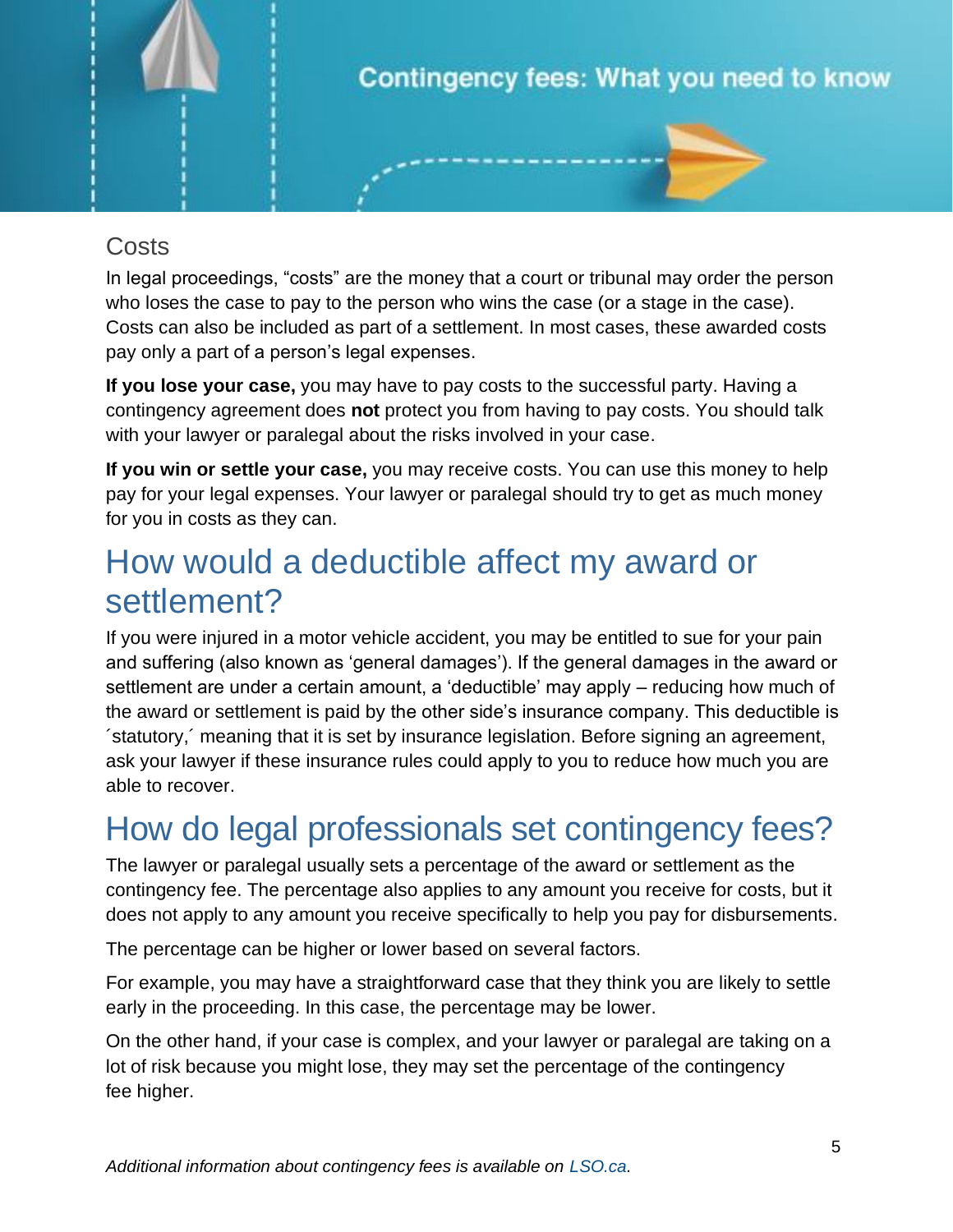

The main factors they consider are:

- how much time they think they will have to spend on your case
- the risk that you might not win your case
- how much money they think you might get as a settlement or award.

The legislation sets the maximum fee that a lawyer or paralegal can charge. The maximum fee cannot be more than the amount you receive from your award or settlement. To calculate the maximum fee allowed, the award or settlement will include costs but does not include disbursements and taxes.

In all cases, the fee must be fair and reasonable.

In exceptional situations, your legal professional may ask, in the contingency fee agreement, for the right to choose between the contingency fee or the costs awarded after a trial or hearing.

# Are there different ways of setting up contingency fees?

Yes. Some contingency fee agreements cover all the legal fees for every stage of a case from start to finish. Others cover only some of your legal services.

Here are some examples of different ways the contingency fee could be structured:

A **fixed percentage** contingency fee is one where the percentage that the legal professional receives remains the same all through the proceeding.

A **staged** or **graduated** contingency fee is one where the percentage that the lawyer or paralegal receives changes, depending on the stage at which the matter is resolved. If it is resolved at an early stage, the percentage is lower. In later stages, the percentage goes up. This is to take into account the additional work the lawyer or paralegal does as the case goes on.

A **partial** contingency fee is one where you pay for some legal services at the outset of your case or as it proceeds, **plus** a contingency fee if you win or settle. The fee payments may be discounted (lower) than the usual rate because you have a partial contingency agreement.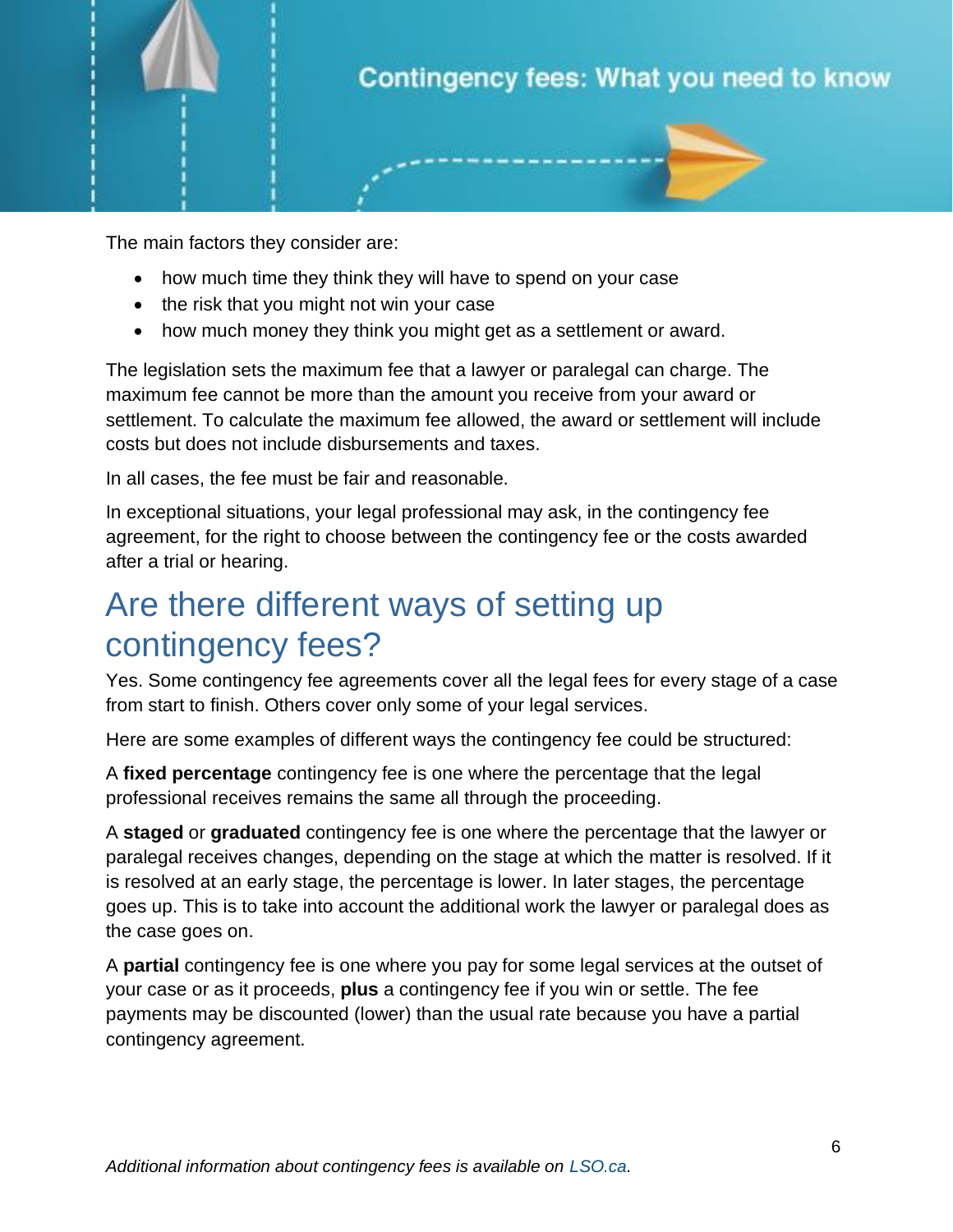

### How can I compare what lawyers and paralegals are offering?

It is best to compare the contingency fees that lawyers and paralegals are offering **before** you sign any agreement.

Lawyers and paralegals have to post the maximum contingency fee they charge on their websites or tell you when you contact them. Many lawyers and paralegals offer a free consultation before taking on your case to discuss your options.

For help finding a lawyer or paralegal, you can use the [Law Society of Ontario's website.](http://www.lso.ca/) From the home page, select "Public Resources," then select "Finding a Lawyer or Paralegal."

You have the right to know about your legal professional's education and experience. Many lawyers and paralegals will describe this on their websites. You can also ask about their experience in cases similar to yours.

# Who will make the decisions about my case?

You have the right to make all critical decisions about how your case is conducted. For example, your lawyer or paralegal has an obligation to ask for your instructions about critical decisions such as accepting a settlement or having a hearing.

### Can we end the agreement after it is signed?

You have the right to end the agreement at any time.

Your lawyer or paralegal can also end the agreement, but only in certain circumstances. These include when:

- You tell them to do something that goes against their professional duty
- You lie to them
- You refuse to accept their advice on an important point
- You persist in being unreasonable or uncooperative
- You do not pay your bills in a timely manner
- They cannot get the instructions they need from you to pursue your case
- They feel that acting for you places them in a conflict of interest.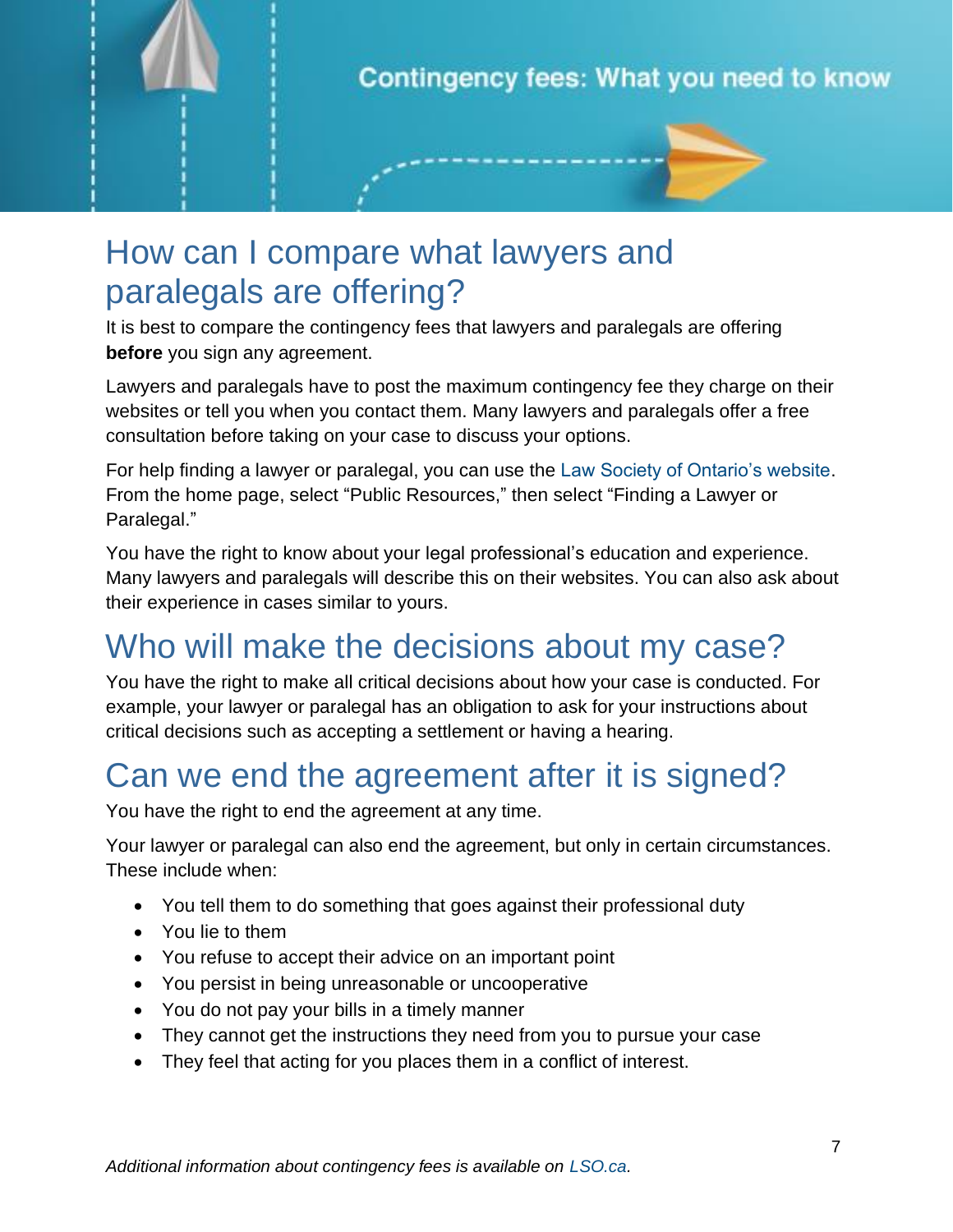

No matter who ends the agreement, you may still owe your lawyer or paralegal for their work and expenses so far, plus HST. They have the right to take this money from your settlement or award at the end of your case. These terms will be set out in the agreement.

### If I win or settle my case, how and when do I get the money?

Money that has been awarded by the court or negotiated in a settlement will usually be paid to your lawyer or paralegal. They hold it in trust for you.

Before they give the money to you, they prepare an account statement showing what they will deduct for fees, disbursements and applicable taxes. The account statement must clearly set out:

- The amount of the settlement or award
- The amount of the contingency fee and amounts for any other legal services that they will deduct, plus HST
- The amount of all outstanding disbursements they will deduct, plus any applicable taxes
- The net amount of money that you will receive after the deductions
- The way you will receive the money.

The account statement should clearly explain why the fees and deductions are reasonable, and what you can do if you feel that they are not reasonable.

In some cases, such as those that go before the Workplace Safety and Insurance Board, benefits may be paid directly to you. You would then be responsible for paying your lawyer or paralegal.

If you are a party under disability represented by a litigation guardian, a judge must approve the agreement. This approval must happen either before the agreement is finalized or as part of the court's approval of a settlement agreement or a consent judgment. When the court reviews a settlement agreement or a consent judgment, the court must also approve the legal fees, costs, taxes and disbursements.

If you would like additional information about contingency fees, please visit the [Law](https://lso.ca/getdoc/e6b83846-07d7-43f4-9865-da7e7a2755ac/contingency-fees)  [Society of Ontario's website.](https://lso.ca/getdoc/e6b83846-07d7-43f4-9865-da7e7a2755ac/contingency-fees)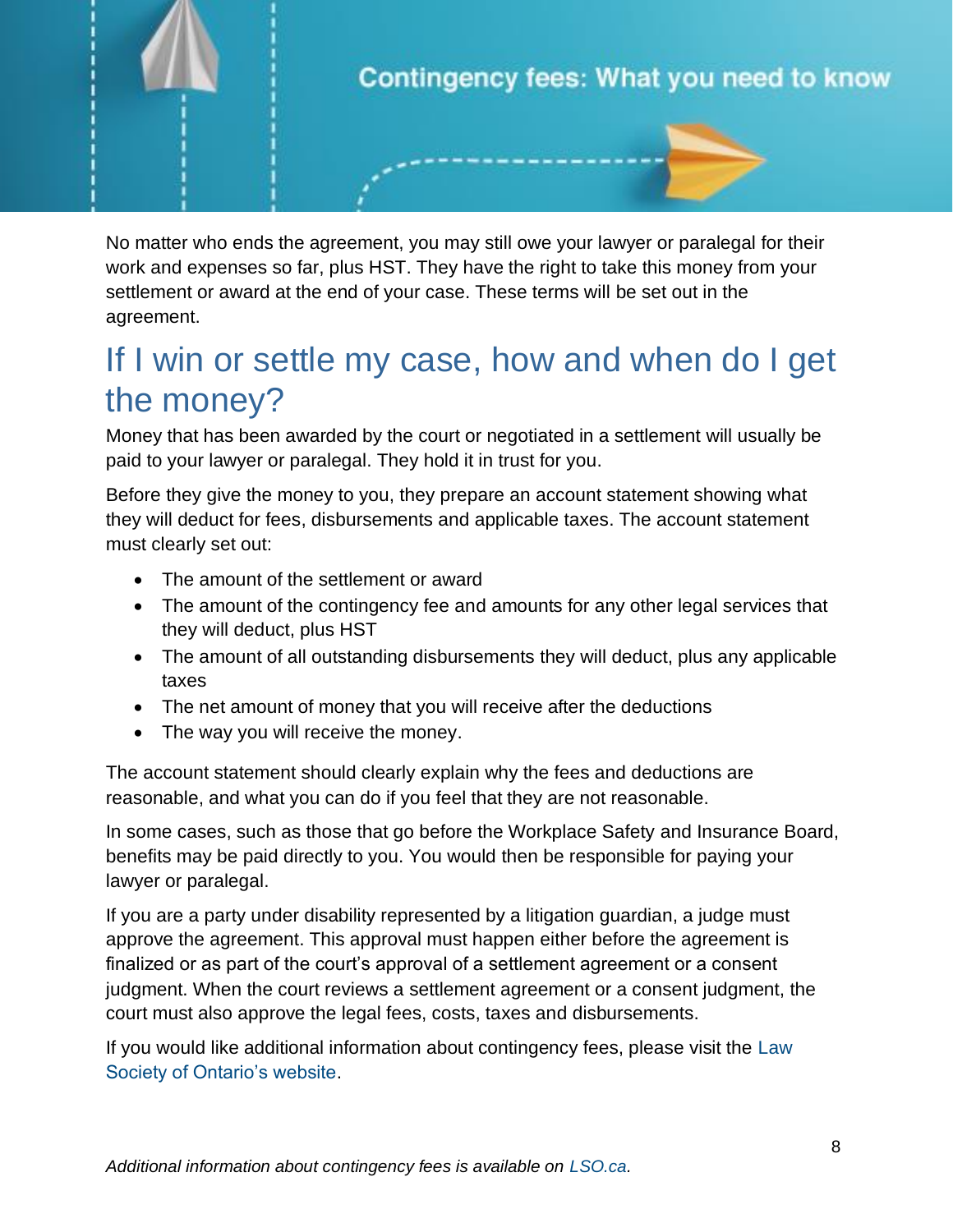

# Some examples of how contingency fees work

Here are some imaginary situations where a client receives a settlement or award. In each example, they pay a legal professional on a contingency fee basis. **The examples do not predict what might happen in your case.** They are just to help you understand how contingency fees are calculated and what a final account statement might look like.

#### Example #1

Stella was injured at work. However, Stella's worker's compensation claim was refused. Stella hired a paralegal to help her appeal to the Tribunal.

Following a hearing before the Tribunal, Stella's claim was allowed. As a result, the Workplace Safety and Insurance Board (WSIB) granted entitlement to Loss of Earnings benefits retroactively to the date of Stella's accident. This resulted in a lump sum payment of \$32,048.59 plus \$3,525.34 in interest.

The paralegal's fee for service was 30%. There were no disbursements incurred. When the money was paid by the WSIB, the paralegal prepared a final account statement for Stella:

| Loss of Earnings Retroactive Lump Sum Award<br>(including interest) | \$35,573.93   |
|---------------------------------------------------------------------|---------------|
| Less: Contingency fee at 30% of \$35,573.93                         | (\$10,672.18) |
| Less: HST on contingency fee at 13%                                 | (\$1,387.38)  |
| <b>Outstanding disbursements</b>                                    | \$0           |
| <b>Stella will receive:</b>                                         | \$23,514.37   |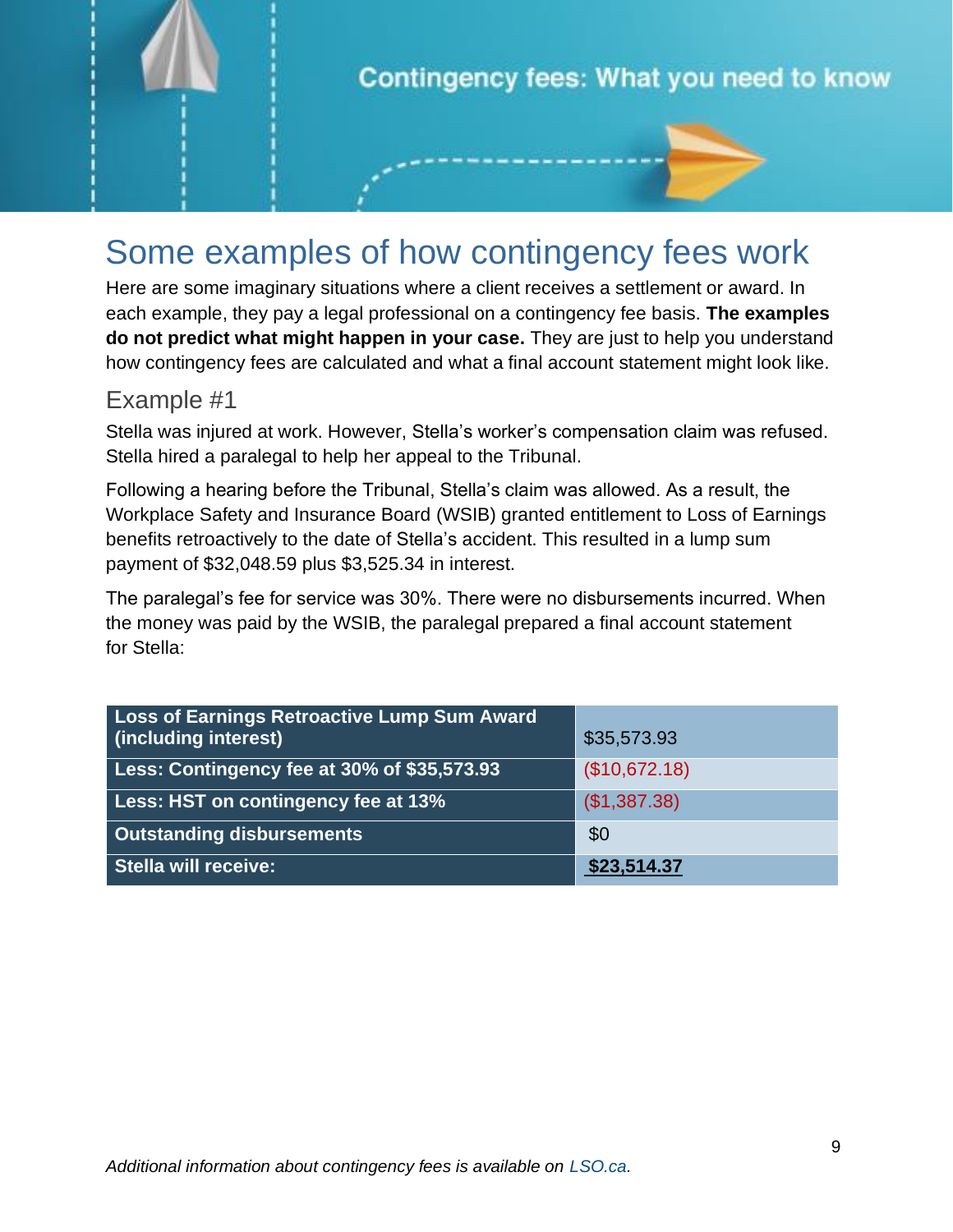

#### Example #2

Blanche was fired from her job. Blanche believed the dismissal was unfair. Blanche hired a lawyer to help her go to court to get compensation for lost wages.

Blanche and her lawyer prepared their case. After the examination for discovery, the employer offered to settle. This meant they would not have to go to court.

Blanche and her lawyer settled for \$100,000 net of taxes. They did not negotiate any extra or separate money to cover legal fees or disbursements.

The lawyer's contingency fee for settling at this stage was 20%. In bringing Blanche's case her lawyer spent \$13,000 in disbursements.

The employer paid \$100,000 to Blanche's lawyer "in trust" and in turn, Blanche's lawyer distributed the money in the following way:

| <b>Settlement amount:</b>                                               | \$100,000   |
|-------------------------------------------------------------------------|-------------|
| <b>Less Disbursements incurred:</b>                                     | (\$13,000)  |
| Less fee (20% of \$87,000 being the amount paid less<br>disbursements): | (\$ 17,400) |
| Less HST on fee (13% of \$17,400):                                      | (\$2,262)   |
| Less HST on Disbursements (13% of \$13,000):                            | (\$1,690)   |
| <b>Blanche will receive:</b>                                            | \$65,648    |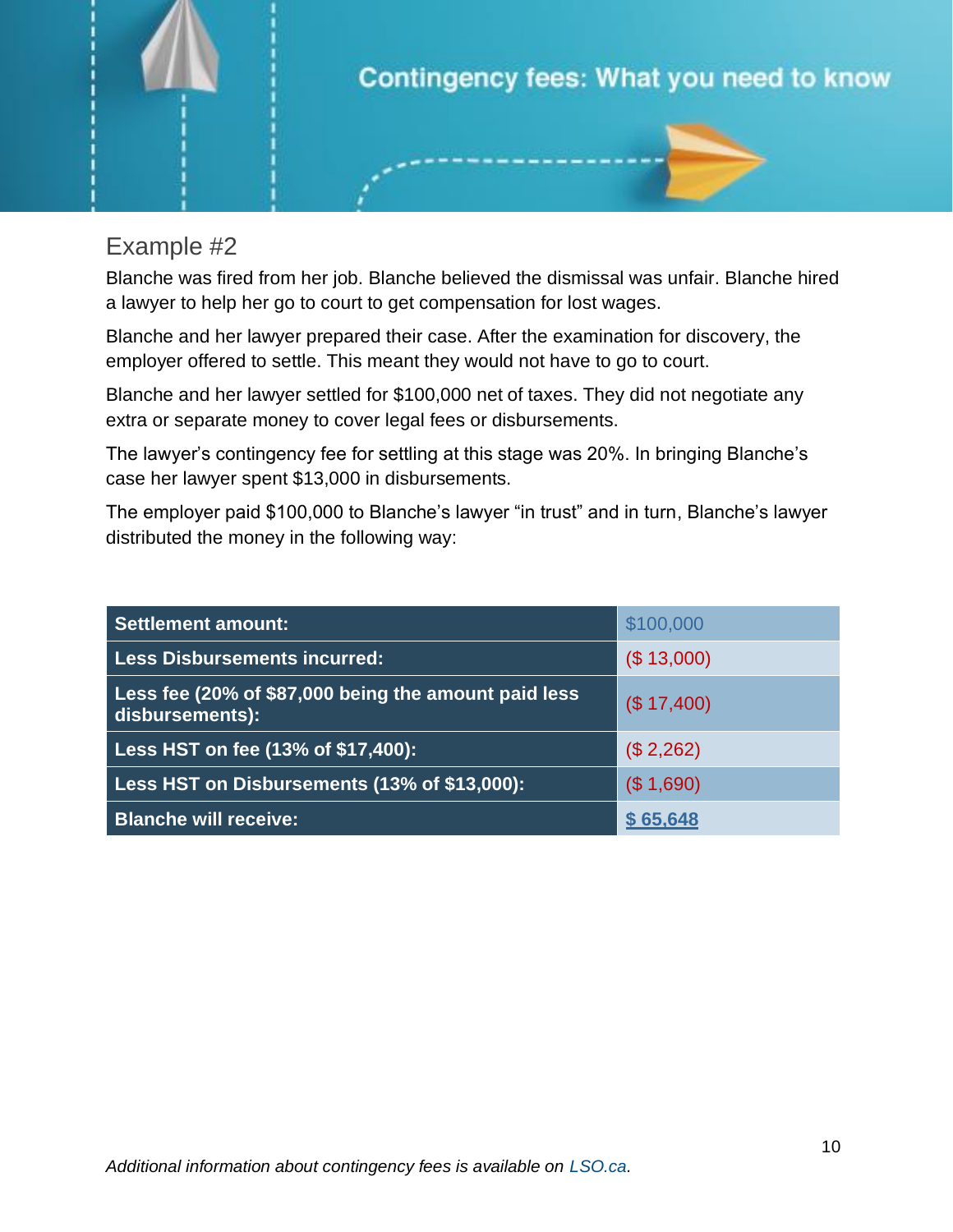

#### Example #3

Stanley had an operation that went badly. He believed that there was medical malpractice. Stanley hired a lawyer to help him get compensation.

Stanley's lawyer advised him that the other side would likely want to fight this matter out in court. Stanley's lawyer also felt there was a risk that they might not win the case. But Stanley's lawyer believed it was important that Stanley's case be heard. Stanley's lawyer offered to represent him on a contingency basis at a fee of 40%. Stanley agreed to pay for his disbursements at the end of the case.

After a hearing of several days, the Superior Court decided in Stanley's favour. He was awarded \$300,000, plus \$175,000 in costs (\$100,000 for legal fees and \$75,000 for disbursements). By then, Stanley's lawyer had incurred \$97,500 in disbursements.

It took some time before the money was finally paid, so the court required the other side to pay \$23,750 in interest on it as well. Stanley's lawyer put all the money in a trust account. He prepared a final account statement for Stanley:

| Amount awarded (\$300,000 damages + \$100,000 costs,<br>$\sqrt{575,000}$ disbursement + \$23,750 in interest) | \$498,750   |
|---------------------------------------------------------------------------------------------------------------|-------------|
| <b>Less: Amount ordered by Court for disbursements</b><br>(including HST):                                    | (\$75,000)  |
| Less: Contingency fee of 40% on \$423,750 (total award less<br>disbursements awarded)                         | (\$169,500) |
| Less: HST on contingency fee at 13%                                                                           | (\$22,035)  |
| Less: Extra disbursements not subject to award by court                                                       | (\$22,500)  |
| Less: HST on extra disbursements at 13%                                                                       | (\$2,925)   |
| <b>Stanley will receive:</b>                                                                                  | \$206,790   |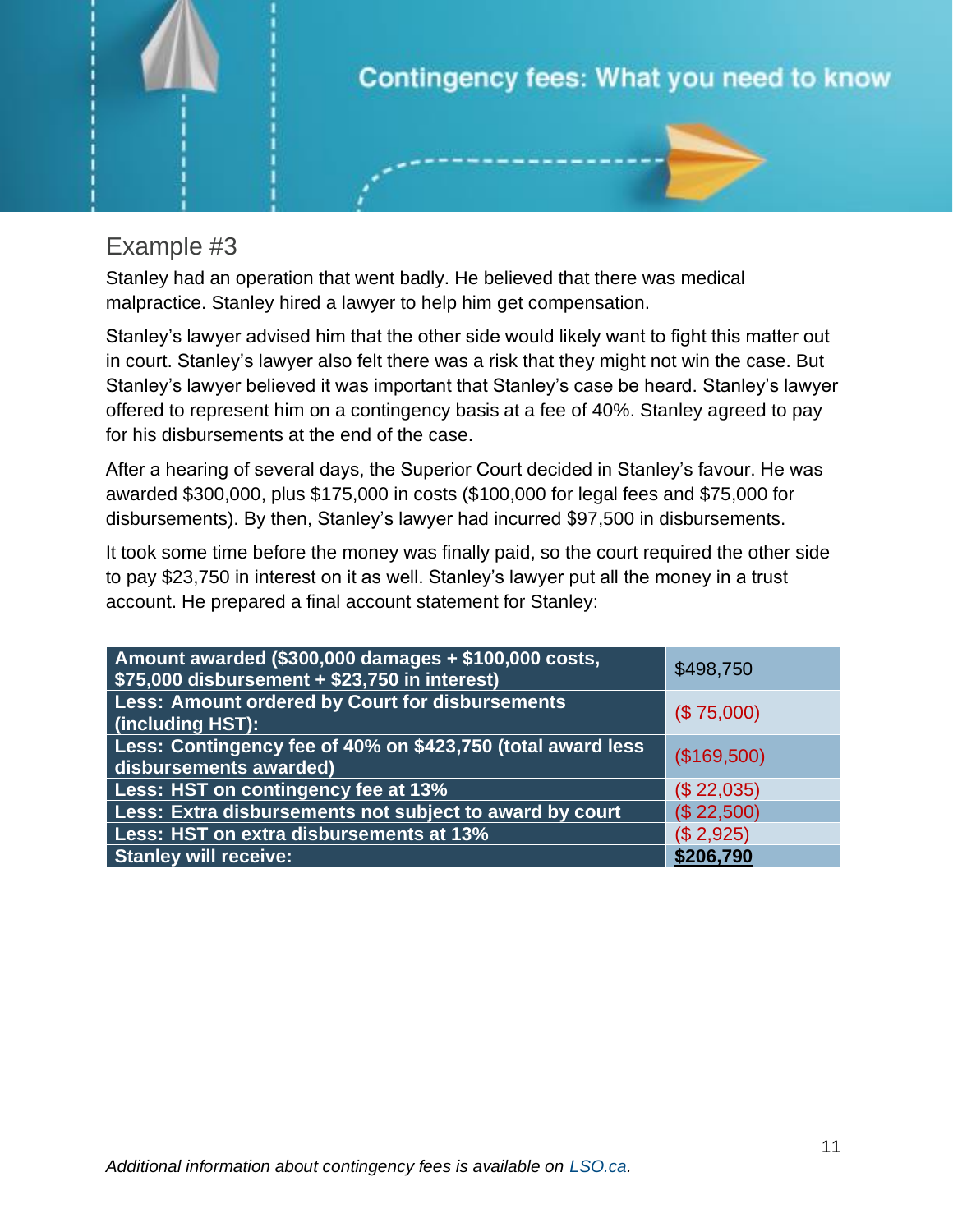

#### Some questions to ask when you are comparing contingency fees

\_\_\_\_\_\_\_\_\_\_\_\_\_\_\_\_\_\_\_\_\_\_\_\_\_\_\_\_\_\_\_\_\_\_\_\_\_\_\_\_\_\_\_\_\_\_\_\_\_\_\_\_\_\_\_\_\_\_\_\_\_\_\_\_\_\_\_\_ \_\_\_\_\_\_\_\_\_\_\_\_\_\_\_\_\_\_\_\_\_\_\_\_\_\_\_\_\_\_\_\_\_\_\_\_\_\_\_\_\_\_\_\_\_\_\_\_\_\_\_\_\_\_\_\_\_\_\_\_\_\_\_\_\_\_\_\_

\_\_\_\_\_\_\_\_\_\_\_\_\_\_\_\_\_\_\_\_\_\_\_\_\_\_\_\_\_\_\_\_\_\_\_\_\_\_\_\_\_\_\_\_\_\_\_\_\_\_\_\_\_\_\_\_\_\_\_\_\_\_\_\_\_\_\_\_ \_\_\_\_\_\_\_\_\_\_\_\_\_\_\_\_\_\_\_\_\_\_\_\_\_\_\_\_\_\_\_\_\_\_\_\_\_\_\_\_\_\_\_\_\_\_\_\_\_\_\_\_\_\_\_\_\_\_\_\_\_\_\_\_\_\_\_\_

\_\_\_\_\_\_\_\_\_\_\_\_\_\_\_\_\_\_\_\_\_\_\_\_\_\_\_\_\_\_\_\_\_\_\_\_\_\_\_\_\_\_\_\_\_\_\_\_\_\_\_\_\_\_\_\_\_\_\_\_\_\_\_\_\_\_\_\_ \_\_\_\_\_\_\_\_\_\_\_\_\_\_\_\_\_\_\_\_\_\_\_\_\_\_\_\_\_\_\_\_\_\_\_\_\_\_\_\_\_\_\_\_\_\_\_\_\_\_\_\_\_\_\_\_\_\_\_\_\_\_\_\_\_\_\_\_

Use this list of questions as a starting point when you have initial consultations with lawyers and paralegals. Your notes can help you make a choice among legal professionals.

#### **Experience**

\_\_\_\_\_\_\_\_\_\_\_\_\_\_

\_\_\_\_\_\_\_\_\_\_\_\_\_\_

\_\_\_\_\_\_\_\_\_\_\_\_\_\_

1. What experience do you have with cases like mine?

**What the agreement covers** 

2. What legal services does the contingency fee cover?

#### **Calculating the contingency fee**

3. What percentage will you charge me if I receive money at the end of my case?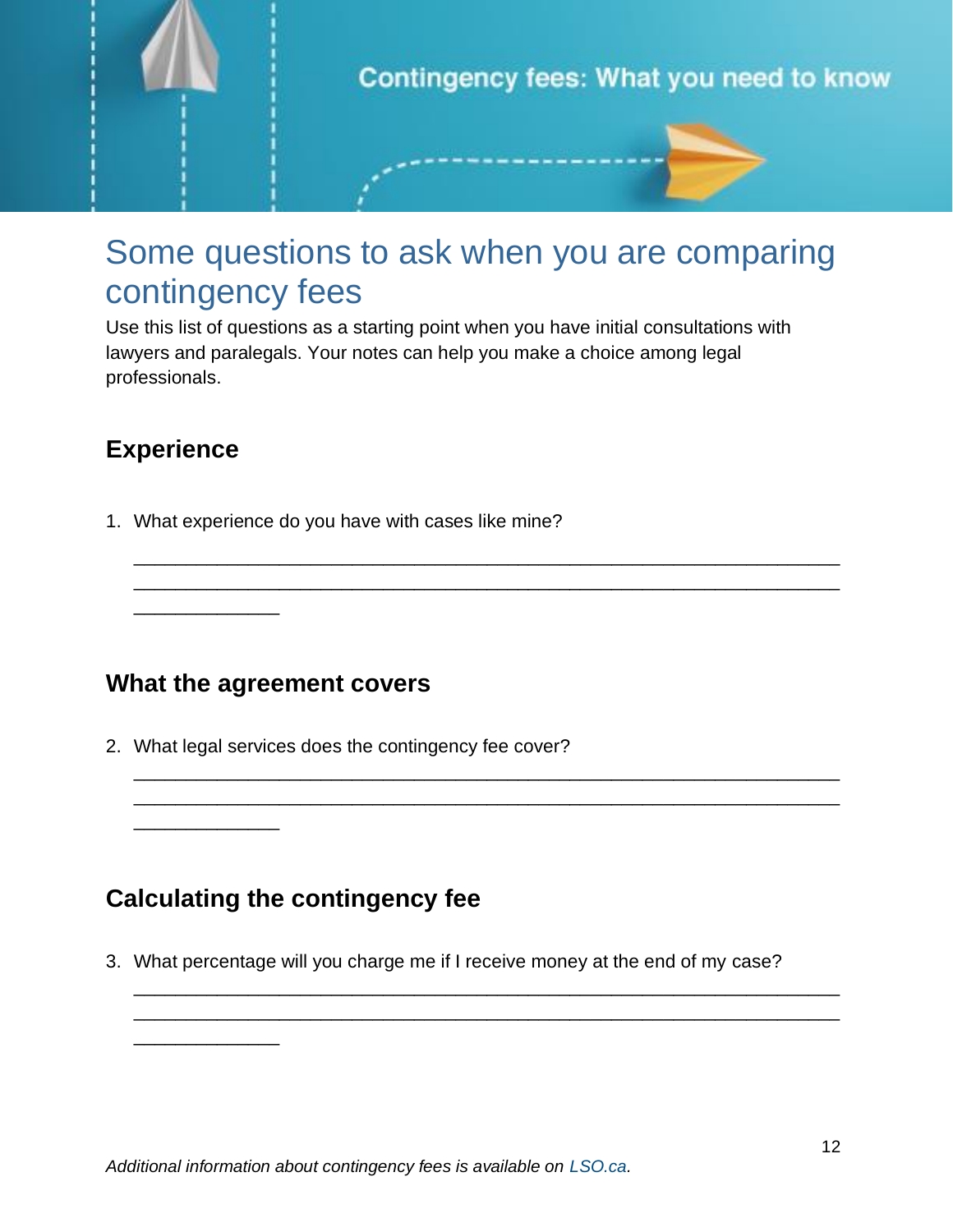

\_\_\_\_\_\_\_\_\_\_\_\_\_\_\_\_\_\_\_\_\_\_\_\_\_\_\_\_\_\_\_\_\_\_\_\_\_\_\_\_\_\_\_\_\_\_\_\_\_\_\_\_\_\_\_\_\_\_\_\_\_\_\_\_\_\_\_\_ \_\_\_\_\_\_\_\_\_\_\_\_\_\_\_\_\_\_\_\_\_\_\_\_\_\_\_\_\_\_\_\_\_\_\_\_\_\_\_\_\_\_\_\_\_\_\_\_\_\_\_\_\_\_\_\_\_\_\_\_\_\_\_\_\_\_\_\_

\_\_\_\_\_\_\_\_\_\_\_\_\_\_\_\_\_\_\_\_\_\_\_\_\_\_\_\_\_\_\_\_\_\_\_\_\_\_\_\_\_\_\_\_\_\_\_\_\_\_\_\_\_\_\_\_\_\_\_\_\_\_\_\_\_\_\_\_ \_\_\_\_\_\_\_\_\_\_\_\_\_\_\_\_\_\_\_\_\_\_\_\_\_\_\_\_\_\_\_\_\_\_\_\_\_\_\_\_\_\_\_\_\_\_\_\_\_\_\_\_\_\_\_\_\_\_\_\_\_\_\_\_\_\_\_\_

\_\_\_\_\_\_\_\_\_\_\_\_\_\_\_\_\_\_\_\_\_\_\_\_\_\_\_\_\_\_\_\_\_\_\_\_\_\_\_\_\_\_\_\_\_\_\_\_\_\_\_\_\_\_\_\_\_\_\_\_\_\_\_\_\_\_\_\_ \_\_\_\_\_\_\_\_\_\_\_\_\_\_\_\_\_\_\_\_\_\_\_\_\_\_\_\_\_\_\_\_\_\_\_\_\_\_\_\_\_\_\_\_\_\_\_\_\_\_\_\_\_\_\_\_\_\_\_\_\_\_\_\_\_\_\_\_

\_\_\_\_\_\_\_\_\_\_\_\_\_\_\_\_\_\_\_\_\_\_\_\_\_\_\_\_\_\_\_\_\_\_\_\_\_\_\_\_\_\_\_\_\_\_\_\_\_\_\_\_\_\_\_\_\_\_\_\_\_\_\_\_\_\_\_\_

\_\_\_\_\_\_\_\_\_\_\_\_\_\_\_\_\_\_\_\_\_\_\_\_\_\_\_\_\_\_\_\_\_\_\_\_\_\_\_\_\_\_\_\_\_\_\_\_\_\_\_\_\_\_\_\_\_\_\_\_\_\_\_\_\_\_\_\_ \_\_\_\_\_\_\_\_\_\_\_\_\_\_\_\_\_\_\_\_\_\_\_\_\_\_\_\_\_\_\_\_\_\_\_\_\_\_\_\_\_\_\_\_\_\_\_\_\_\_\_\_\_\_\_\_\_\_\_\_\_\_\_\_\_\_\_\_

\_\_\_\_\_\_\_\_\_\_\_\_\_\_\_\_\_\_\_\_\_\_\_\_\_\_\_\_\_\_\_\_\_\_\_\_\_\_\_\_\_\_\_\_\_\_\_\_\_\_\_\_\_\_\_\_\_\_\_\_\_\_\_\_\_\_\_\_ \_\_\_\_\_\_\_\_\_\_\_\_\_\_\_\_\_\_\_\_\_\_\_\_\_\_\_\_\_\_\_\_\_\_\_\_\_\_\_\_\_\_\_\_\_\_\_\_\_\_\_\_\_\_\_\_\_\_\_\_\_\_\_\_\_\_\_\_

\_\_\_\_\_\_\_\_\_\_\_\_\_\_\_\_\_\_\_\_\_\_\_\_\_\_\_\_\_\_\_\_\_\_\_\_\_\_\_\_\_\_\_\_\_\_\_\_\_\_\_\_\_\_\_\_\_\_\_\_\_\_\_\_\_\_\_\_

- 4. How do you calculate the percentage for your fee?
- 5. Based on your experience, do you think that we can resolve this case in the early stages? Is the percentage lower if I am likely to win or settle my case early?

#### **Disbursements**

\_\_\_\_\_\_\_\_\_\_\_\_\_\_

\_\_\_\_\_\_\_\_\_\_\_\_\_\_

\_\_\_\_\_\_\_\_\_\_\_\_\_\_

\_\_\_\_\_\_\_\_\_\_\_\_\_\_

\_\_\_\_\_\_\_\_\_\_\_\_\_\_

 $\overline{\phantom{a}}$  , where  $\overline{\phantom{a}}$ 

- 6. Who will be paying for disbursements?
- 7. If I am paying for disbursements, what type of disbursements do I have to pay for?
- 8. If I am paying for disbursements, when do I pay for them?
- 9. Will you take a lower contingency fee if I pay for my disbursements throughout the course of the case?

*Additional information about contingency fees is available on [LSO.ca.](https://lso.ca/getdoc/e6b83846-07d7-43f4-9865-da7e7a2755ac/contingency-fees)*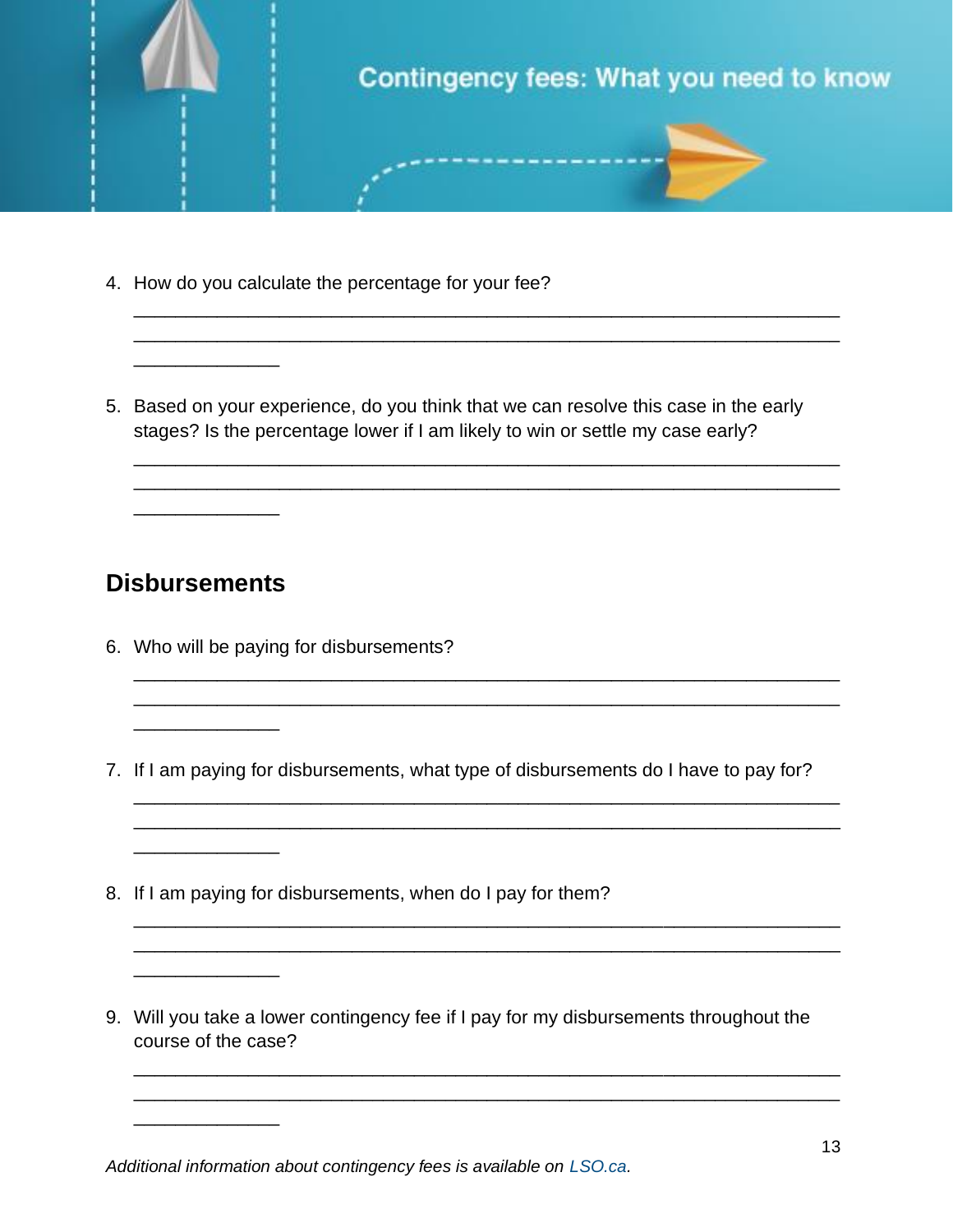

10.Can you give me an estimate of how much disbursements could end up costing in my case?

\_\_\_\_\_\_\_\_\_\_\_\_\_\_\_\_\_\_\_\_\_\_\_\_\_\_\_\_\_\_\_\_\_\_\_\_\_\_\_\_\_\_\_\_\_\_\_\_\_\_\_\_\_\_\_\_\_\_\_\_\_\_\_\_\_\_\_\_ \_\_\_\_\_\_\_\_\_\_\_\_\_\_\_\_\_\_\_\_\_\_\_\_\_\_\_\_\_\_\_\_\_\_\_\_\_\_\_\_\_\_\_\_\_\_\_\_\_\_\_\_\_\_\_\_\_\_\_\_\_\_\_\_\_\_\_\_

\_\_\_\_\_\_\_\_\_\_\_\_\_\_\_\_\_\_\_\_\_\_\_\_\_\_\_\_\_\_\_\_\_\_\_\_\_\_\_\_\_\_\_\_\_\_\_\_\_\_\_\_\_\_\_\_\_\_\_\_\_\_\_\_\_\_\_\_ \_\_\_\_\_\_\_\_\_\_\_\_\_\_\_\_\_\_\_\_\_\_\_\_\_\_\_\_\_\_\_\_\_\_\_\_\_\_\_\_\_\_\_\_\_\_\_\_\_\_\_\_\_\_\_\_\_\_\_\_\_\_\_\_\_\_\_\_

\_\_\_\_\_\_\_\_\_\_\_\_\_\_\_\_\_\_\_\_\_\_\_\_\_\_\_\_\_\_\_\_\_\_\_\_\_\_\_\_\_\_\_\_\_\_\_\_\_\_\_\_\_\_\_\_\_\_\_\_\_\_\_\_\_\_\_\_ \_\_\_\_\_\_\_\_\_\_\_\_\_\_\_\_\_\_\_\_\_\_\_\_\_\_\_\_\_\_\_\_\_\_\_\_\_\_\_\_\_\_\_\_\_\_\_\_\_\_\_\_\_\_\_\_\_\_\_\_\_\_\_\_\_\_\_\_

\_\_\_\_\_\_\_\_\_\_\_\_\_\_\_\_\_\_\_\_\_\_\_\_\_\_\_\_\_\_\_\_\_\_\_\_\_\_\_\_\_\_\_\_\_\_\_\_\_\_\_\_\_\_\_\_\_\_\_\_\_\_\_\_\_\_\_\_ \_\_\_\_\_\_\_\_\_\_\_\_\_\_\_\_\_\_\_\_\_\_\_\_\_\_\_\_\_\_\_\_\_\_\_\_\_\_\_\_\_\_\_\_\_\_\_\_\_\_\_\_\_\_\_\_\_\_\_\_\_\_\_\_\_\_\_\_

\_\_\_\_\_\_\_\_\_\_\_\_\_\_\_\_\_\_\_\_\_\_\_\_\_\_\_\_\_\_\_\_\_\_\_\_\_\_\_\_\_\_\_\_\_\_\_\_\_\_\_\_\_\_\_\_\_\_\_\_\_\_\_\_\_\_\_\_ \_\_\_\_\_\_\_\_\_\_\_\_\_\_\_\_\_\_\_\_\_\_\_\_\_\_\_\_\_\_\_\_\_\_\_\_\_\_\_\_\_\_\_\_\_\_\_\_\_\_\_\_\_\_\_\_\_\_\_\_\_\_\_\_\_\_\_\_

11.What happens if I become unable to pay for disbursements?

#### **Costs**

\_\_\_\_\_\_\_\_\_\_\_\_\_\_

\_\_\_\_\_\_\_\_\_\_\_\_\_\_

 $\overline{\phantom{a}}$  , where  $\overline{\phantom{a}}$  , where  $\overline{\phantom{a}}$  , where  $\overline{\phantom{a}}$ 

\_\_\_\_\_\_\_\_\_\_\_\_\_\_

\_\_\_\_\_\_\_\_\_\_\_\_\_\_

12.If I win my case, will I likely be awarded costs?

13.If I lose my case, is it likely I will have to pay costs?

14.Based on your experience, how much in costs will I have to pay to the other side if I lose?